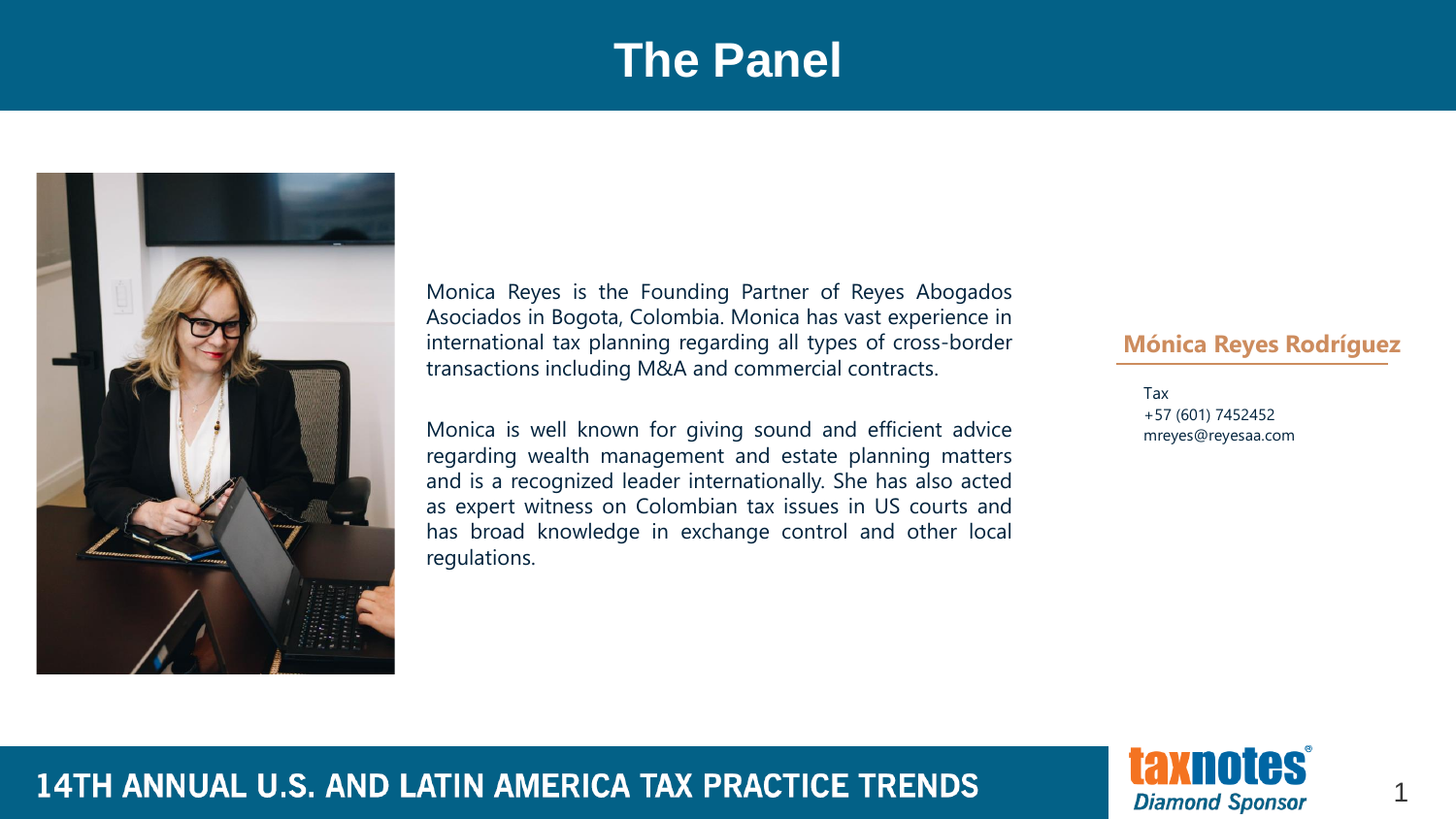- The Green Taxonomy.
- Tax Credit for investment in tourism activities involving control, conservation and improvement of the environment.
- Tax Incentives on the Generation of Non-Conventional Renewable Energies.
- Exemption for sales of wind, biomass or agricultural residues energy.
- Promotion and Development of Technologies related to Carbon Capture, Utilization and Storage.
- Tax Incentives on Blue and Green Hydrogen Generation.
- Tax Incentives to Construction of Social Interest Housing Projects.
- Tax Incentives on the industrial exploitation of Cannabis.

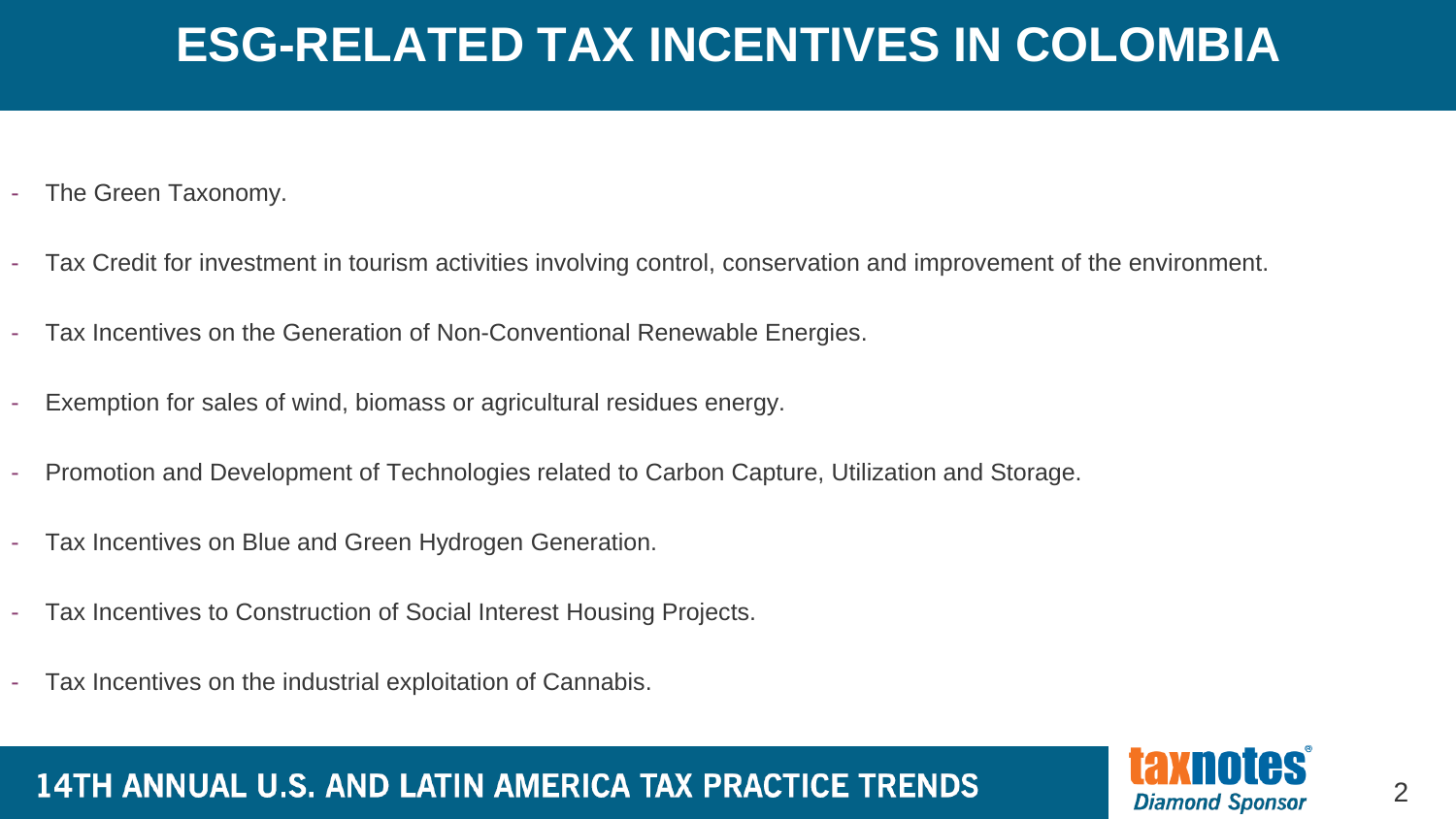#### The Green Taxonomy. (Circular 5 April 8/22 Financial Superintendence)

Colombia: the first country in America to adopt a mechanism to identify activities and assets contributing to environmental objectives in the country, to support investment decisions for the administration of third party assets and portfolios, and to promote sustainable financial products :

- Structure of debt instruments such as green bonuses.
- Public revelation of material information regarding social and environmental issues.

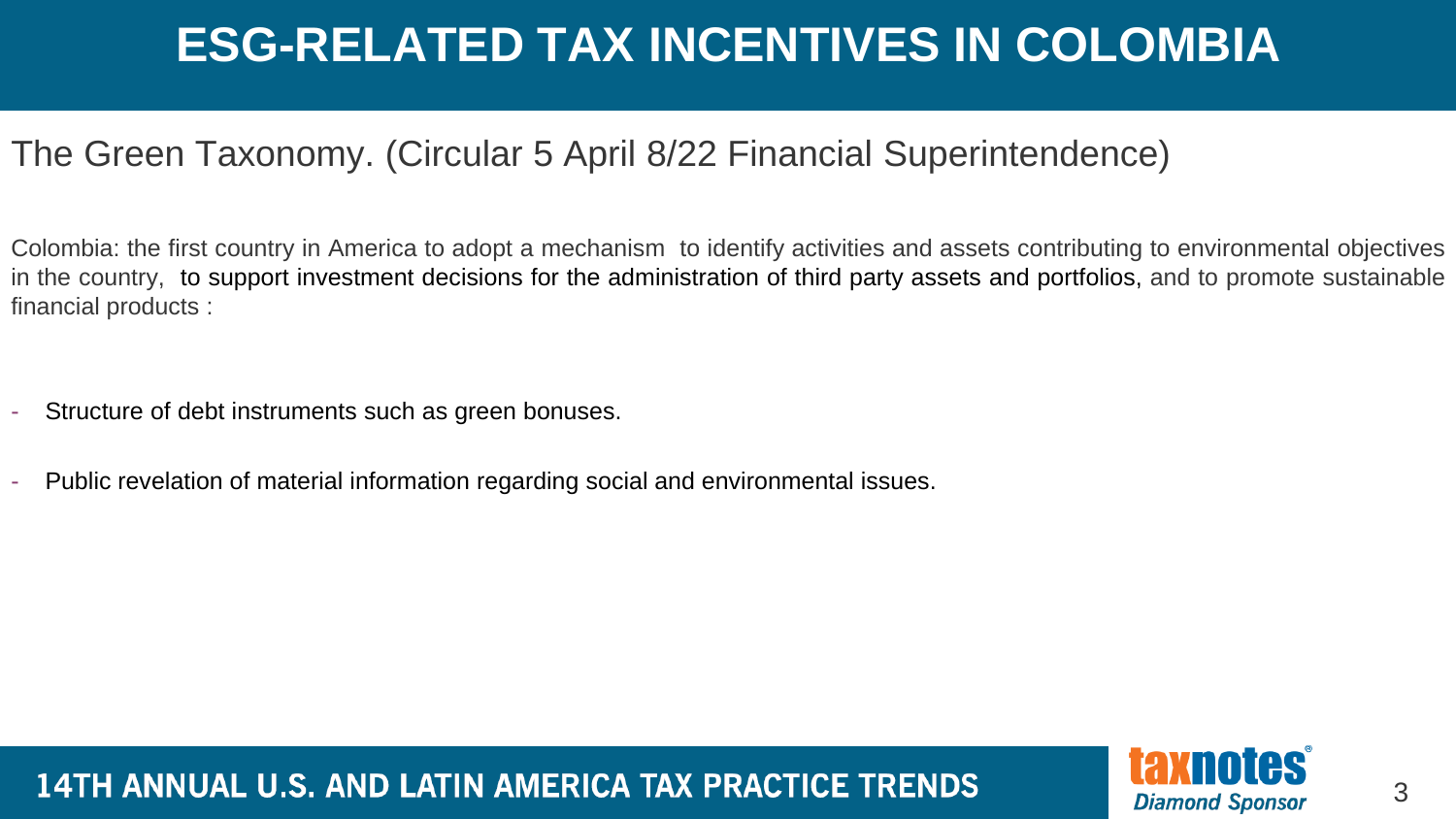- **Tax Incentives for investment involving control, conservation and improvement of the environment. (Laws 1819/2016;1955/2019; 2068/2020)**
- 25% investment in tourism projects involving environmental conservation and restauration of biological diversity.
- Tax Credit will apply to investment in terrains which are destined 20%-35% at the most, to the development of tourism activities.
- VAT exclusion for purchases of systems for environmental control and monitoring.

**taxnotes Diamond Sponsor** 

4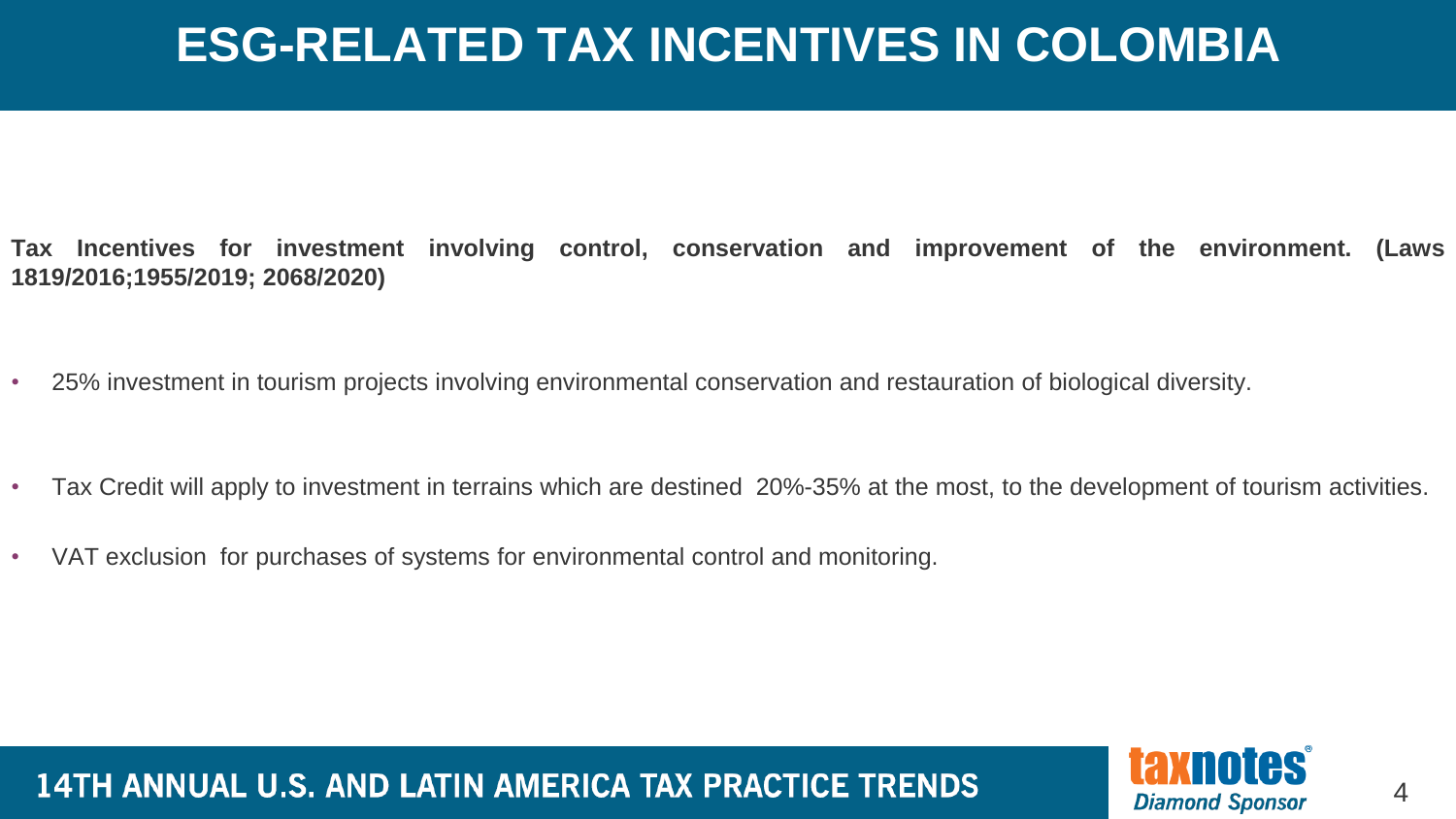**Tax Incentives to the Generation of Non-Conventional Renewable Energies and to the Efficient Use of Energy (Laws 1715/2014; 2099/2021).**

- Income taxpayers in Colombia will be entitled to deduct 50% of *direct* investment\* in R & D during 15 years as of the year following start-up. Yearly deductions may not exceed 50% net income before the deduction.
- VAT exclusion for local purchases or imports of equipment, machinery, elements, and services listed by the UPME.\*
- Custom duty exemptions for machinery, equipment, materials and inputs. Import Licence.
- Accelerated depreciation not exceeding an annual rate of 33.3% on machinery, equipment and buildings purchased or built for preinvestment, investment and operation. Variable rates prior authorization by DIAN.
- \*Certification by the Mine and Energy Planning Unit. (Unidad de Planeación Minero Energética, "UPME" for its acronym in Spanish).

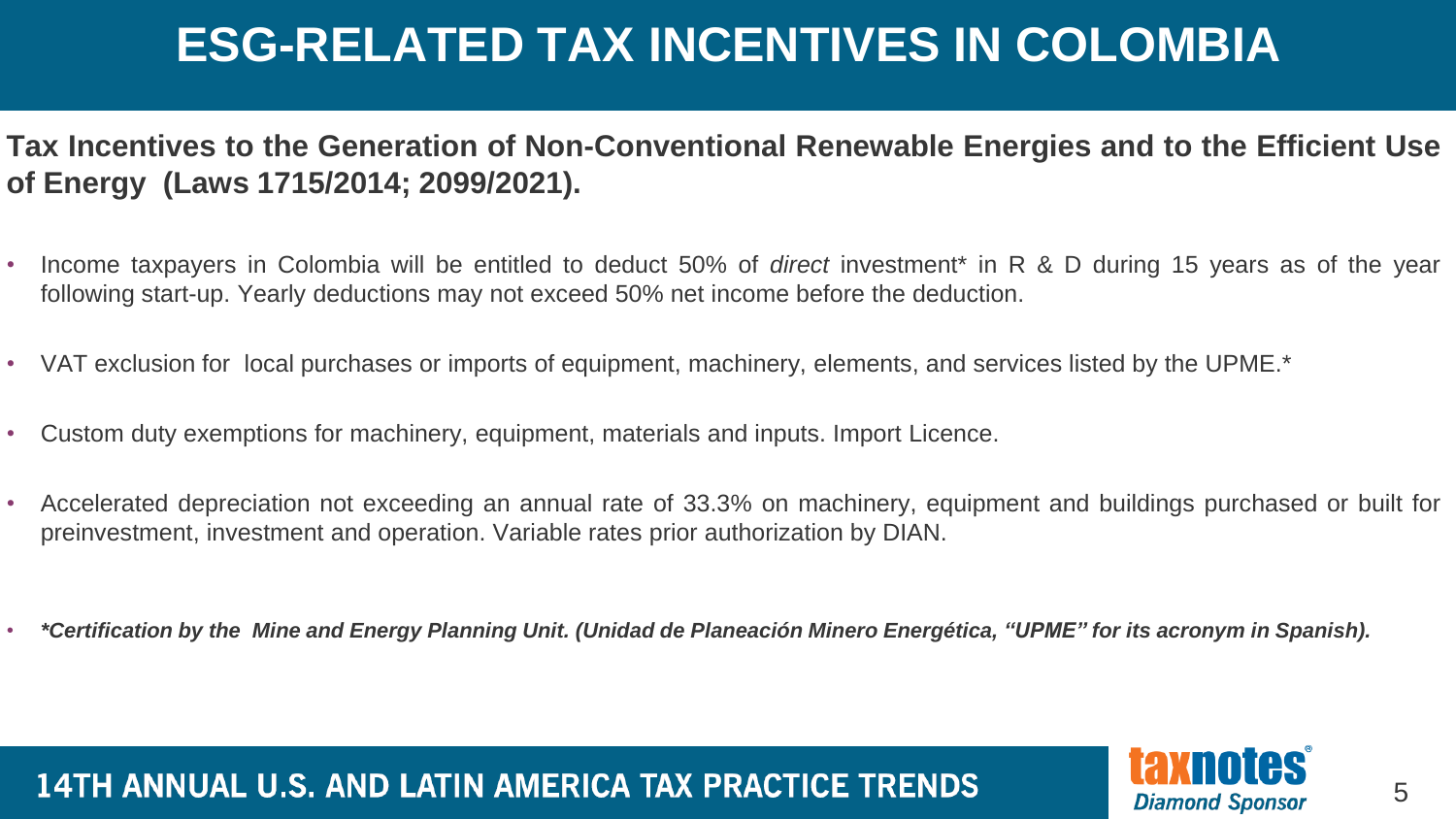**Tax Exemption for sales of wind, biomass or agricultural residues, solar, geothermal or ocean energy by electricity generating companies. (Laws 1715/2014; Art.235-2 Number 3 T.C).**

The exemption applies for 15 years as of 2017, provided the following requirements are met:

- That the vendor applies for, obtains and sells Carbon Dioxide Certificates, in accordance with current regulations.
- That at least 50% of the funds providing from the sale of the Certificates are invested in works of social benefit within the region where the generating company operates, in proportion to the consequences deriving from the construction and operation of the generating plant in each municipality.

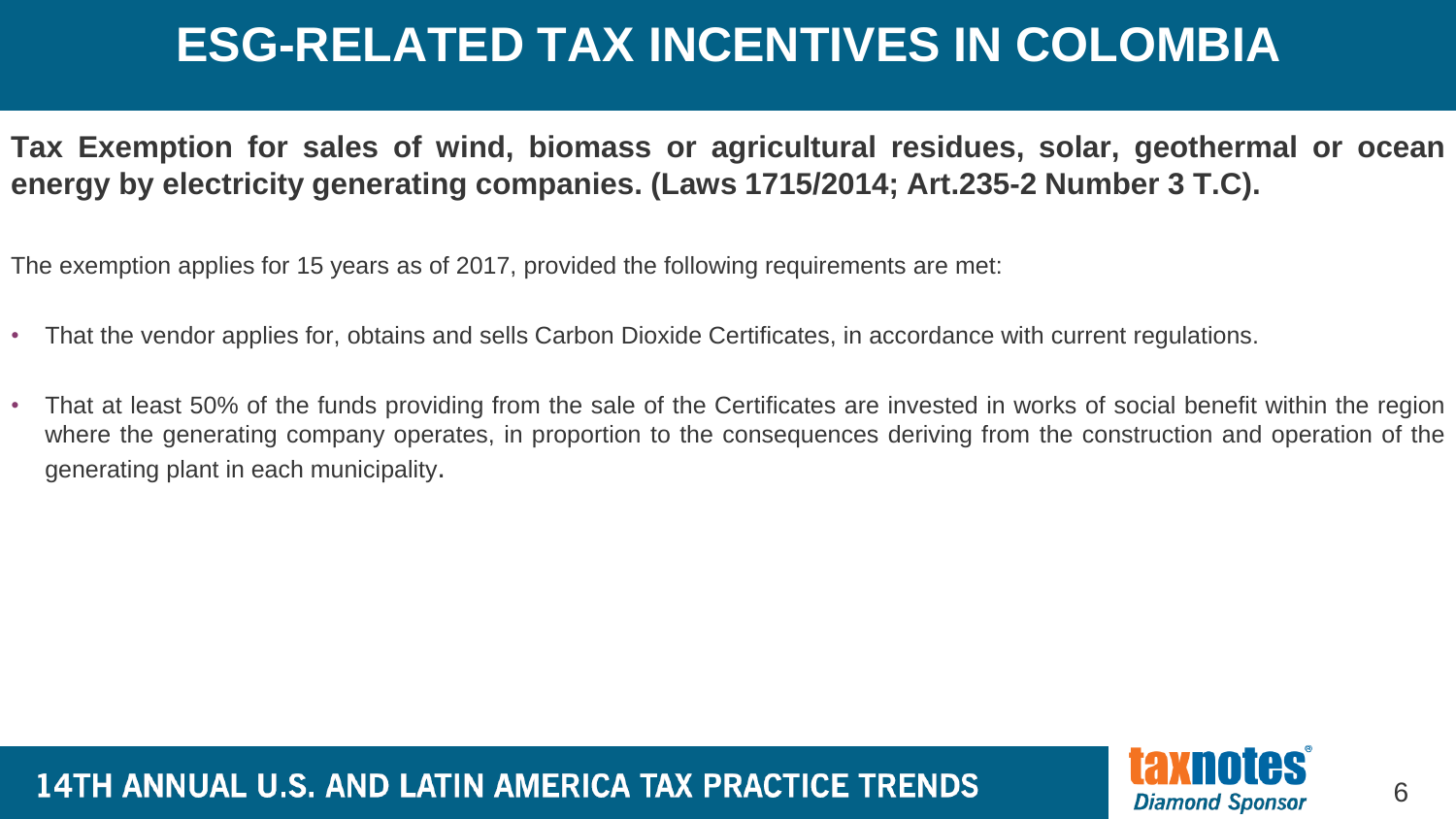#### **Promotion and Development of Technologies related to Carbon Capture, Utilization and Storage (Laws 1715/2014; 1753/2015; Sections 255, 424 TC).**

- Income tax credit for 25% of direct investment in related projects.
- Exclusion of Value Added Tax for local purchases and imports.
- Accelerated Depreciation.

Projects must be registered in the National Registry for Reduction of Greenhouse Gas Emissions and Certified by the Mine and Energy *Planning Unit. (Unidad de Planeación Minero Energética, UPME).*

14TH ANNUAL U.S. AND LATIN AMERICA TAX PRACTICE TRENDS



7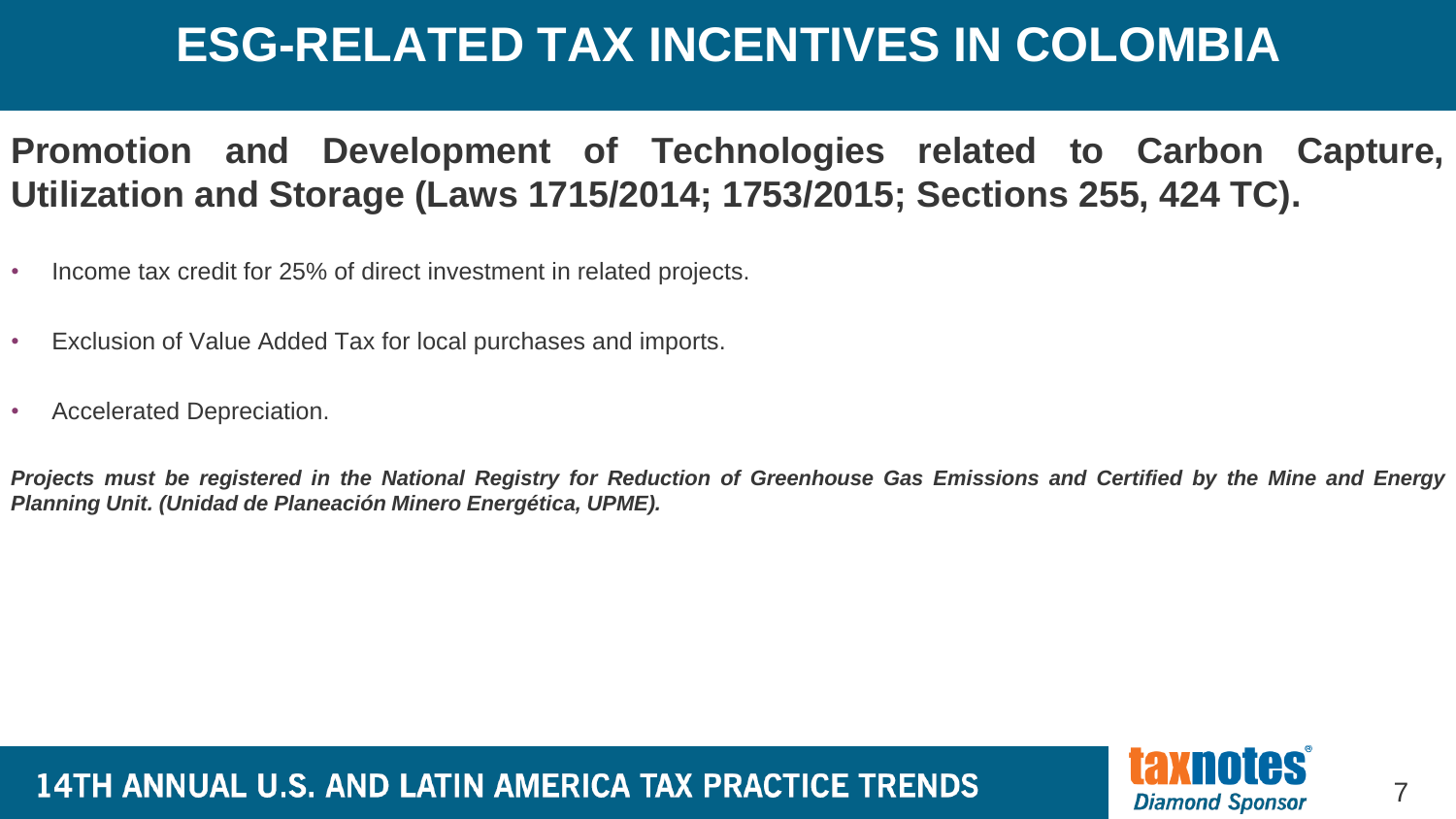**Tax Incentives on Blue and Green Hydrogen Generation. (Laws 1715/2014;Decree 895, 2022).**

- Tax deduction for 50% of investment in related projects.
- Exclusion of Value Added Tax for local purchases and imports.
- Accelerated Depreciation on machinery and equipment used during the preinvestment, investment and operational stages..

Projects must be registered before the National Registry for Reduction of Greenhouse Gas Emissions and Certified by the Mine and Energy *Planning Unit. (Unidad de Planeación Minero Energética, UPME).*

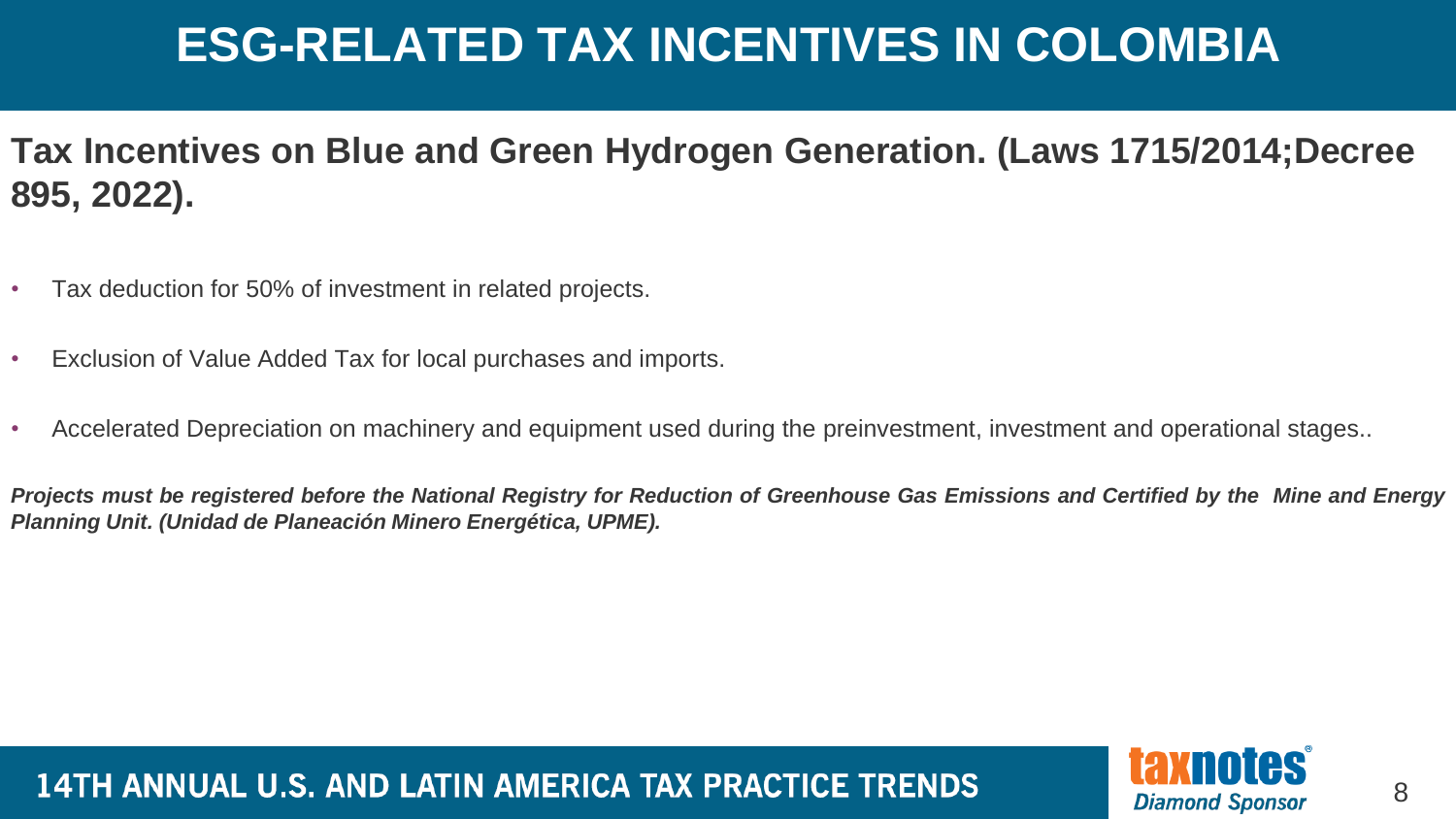#### **Income tax exemption for Construction of Social Interest Housing Projects.(Article 235-2 E.T. Number 4.**

- Profits from the sale of land destined for development of Social Interest Housing Projects;
- Profits from the first sale of Social Interest Houses.
- Profits from the sale of land destined to projects of urban renovation.
- Financial yield from Bonuses for long-term savings on Housing Mortgages.
- Financial yield deriving from loans for the acquisition of Social Interest Housing with mortgages or under financial leases. The exemption applies for five years starting on the date of payment of the first installment of the loan or of the first rental under a lease agreement.

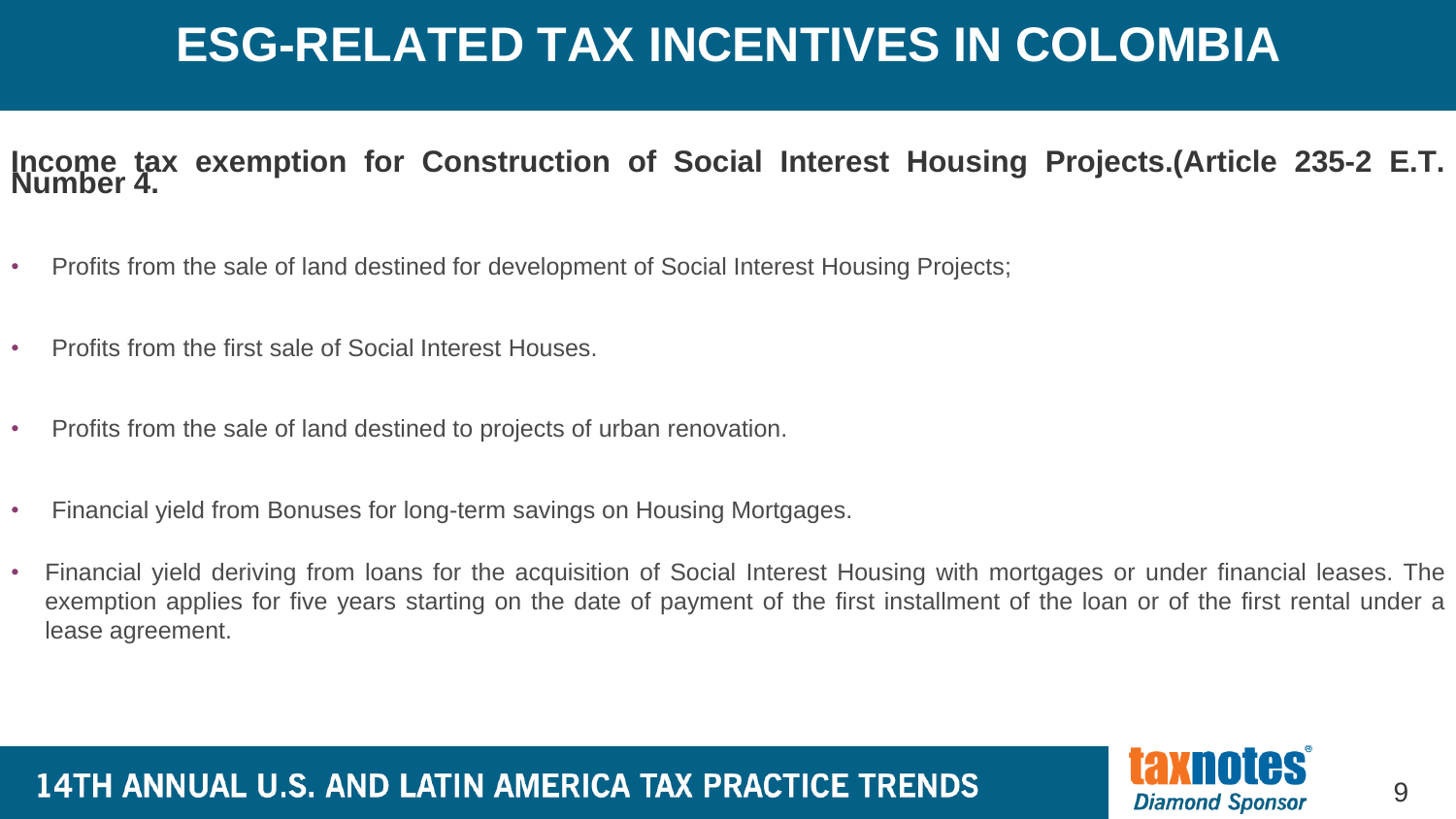#### **Tax Incentives for the industrial exploitation of Cannabis. (Decree 811/2021;Resolution 227/2022).**

Regulate the medical *and industrial* use of Cannabis.

Authorize the exportation of dry flowers of Cannabis.

Regulate the introduction of Cannabis into Free Zones for industrial processing and the subsequent exportation of final products abroad without paying custom duties on imports of equipment and machinery . 20% Income tax rate for industrial users.

14TH ANNUAL U.S. AND LATIN AMERICA TAX PRACTICE TRENDS



10